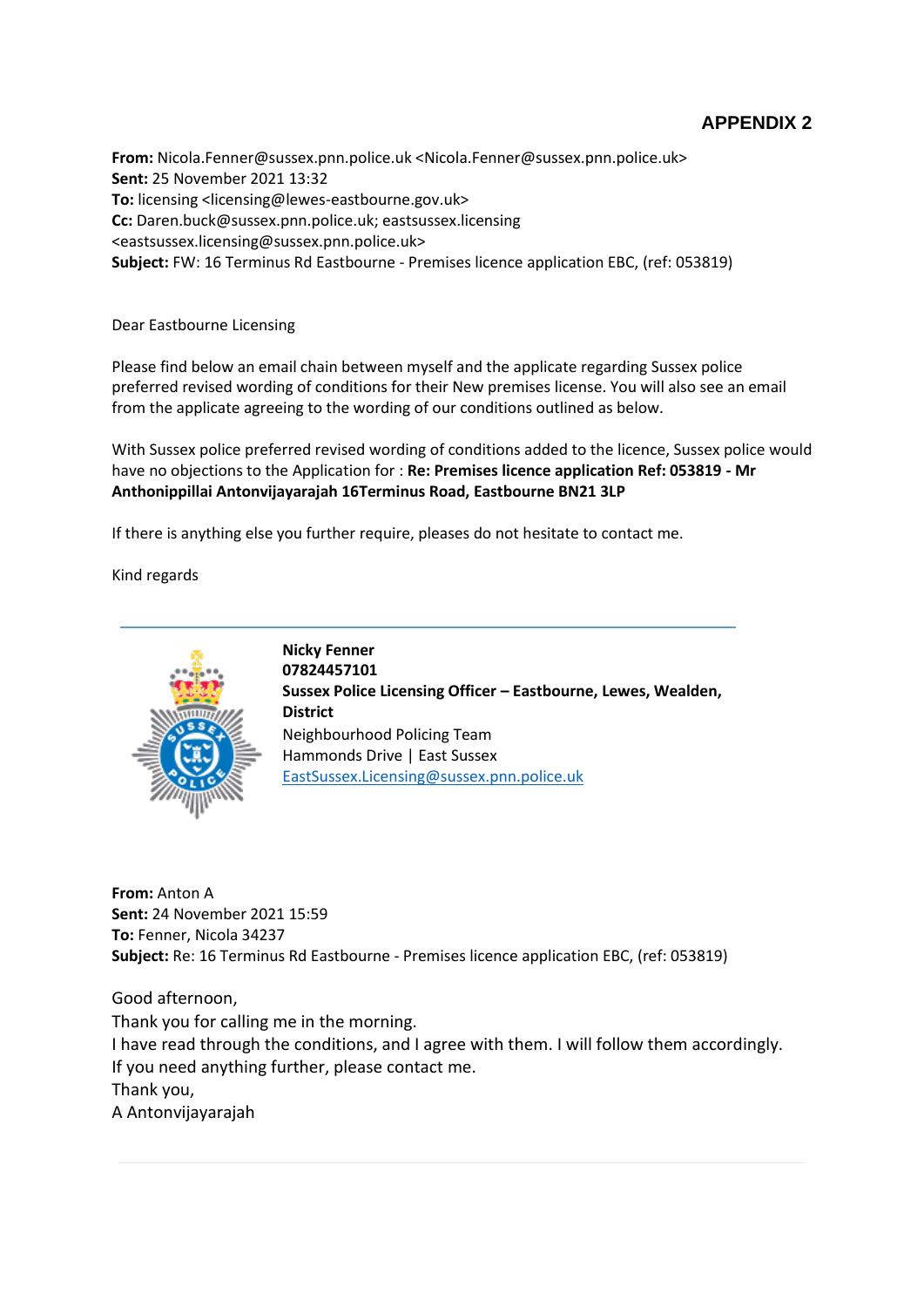**From:** [Nicola.Fenner@sussex.pnn.police.uk](mailto:Nicola.Fenner@sussex.pnn.police.uk) [<Nicola.Fenner@sussex.pnn.police.uk>](mailto:Nicola.Fenner@sussex.pnn.police.uk) **Sent:** 24 November 2021 11:42

**To:** trishandler trishandler trishandler trishandler trishandler trishandler trishandler trishandler trishandler

**Subject:** RE: 16 Terminus Rd Eastbourne - Premises licence application EBC, (ref: 053819)

#### Dear Mr Antonvijayarajah

Thank you for taking my call this morning. I understand that my email has not reached you and as explained Sussex police emails sometimes can be find in the junk box.

As per our telephone conversation I explained that I will be sending some preferred revised wording of conditions that Sussex police would like to see on any premise license. The conditions added as below, I ask that you read through them and if you agree simply reply via this email that you agree with the wording/conditions, if however you do not agree please state which conditions and why.

I must remind you that all applications are time limited and any delay or non-agreement between Sussex police and yourself of the added conditions could lead to Sussex police objecting to your application.

Please response to this email no later than 30<sup>th</sup> November 2021

### **Revised wording of conditions for 16 Terminus RD Eastbourne**

### **CCTV:**

a) Digital CCTV and appropriate recording equipment to be installed in accordance with Home Office Guidelines relating to UK Police Requirements for Digital CCTV System (PSDB Publication Number 09/05), operated and maintained throughout the premises internally and externally to cover all public areas, including the entrance to the premises. The system shall be on and recording at all times the premises licence is in operation.

b) The CCTV cameras and recording equipment must be of sufficient quality to work in all lighting levels inside the premises at all times.

c) CCTV footage will be stored for a minimum of 31 days.

d) The management will give full and immediate cooperation and technical assistance to the Police in the event that CCTV footage is required for the prevention and detection of suspected or alleged crime.

e) The CCTV images will record and display dates and times, and these times will be checked regularly to ensure their accuracy.

f) Subject to GDPR guidance and legislation, the management of the premises will ensure that key staff are fully trained in the operation of the CCTV, and will be able to download selected footage onto a disk (or other electronic portable device acceptable to Sussex Police) for the police without difficulty or delay and without charge to Sussex Police.

g) Any breakdown or system failure will be notified to the police immediately & remedied as soon as is practicable.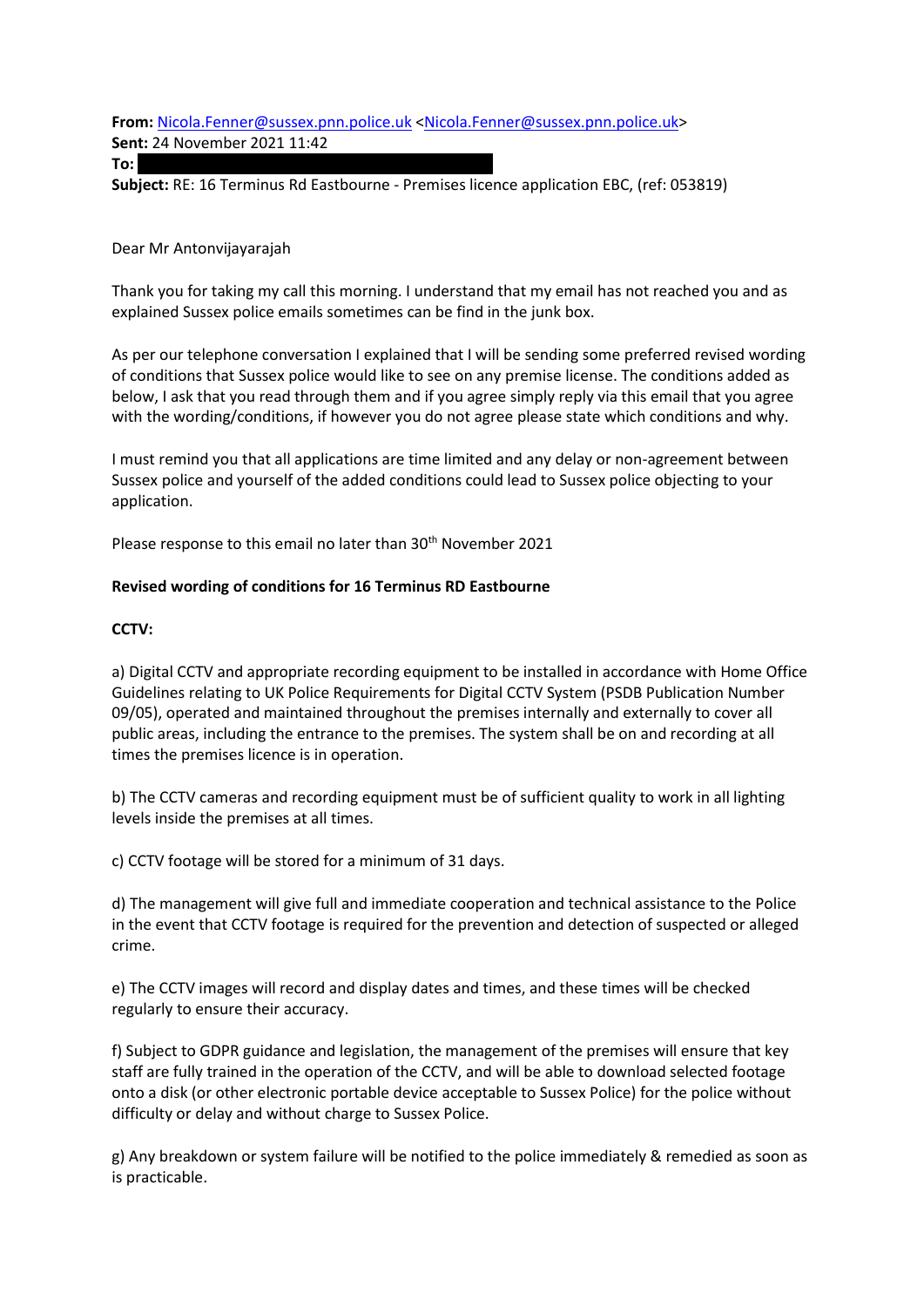h) In the event of the CCTV system hard drive being seized as evidence as part of a criminal investigation by Sussex Police or for any other reason, the premises will be expected to install a replacement hard drive or a temporary replacement drive as soon as practicable.

## **Training/Authorisation:**

a) The Premises Licence Holder shall ensure that all staff members engaged, or to be engaged, in selling alcohol at the premises shall receive the following induction training. This training will take place prior to the selling of such products: \*The lawful selling of age restricted products \*Refusing the sale of alcohol to a person who is drunk

b) Further verbal reinforcement/refresher training covering the above will be carried out thereafter at intervals not to exceed 8 weeks, with the date and time of the verbal reinforcement/refresher training documented.

c) All such training undertaken by staff members shall be fully documented and recorded and signed by both the employee and the DPS. All training records shall be kept on the premises and made available to Sussex Police, officers of the local authority and officers from the Trading Standards team upon request.

d) A list of staff members who are authorised to sell alcohol on the premises shall be kept. This shall be endorsed by the DPS with the date such authorisation commences.

### **Challenge 25:**

a) The premises will operate an age verification policy set at a minimum of 25 years (e.g. "Challenge 25") whereby any person attempting to buy alcohol who appears to be under the specified age e.g. 25 will be asked for photographic ID to prove their age. The recommended forms of ID that will be accepted are passports, official Photographic Identity Cards issued by EU states bearing a hologram or ultraviolet feature, driving licences with a photograph, photographic military ID or proof of age cards bearing the 'PASS' mark hologram.

b) Signage advertising the age verification or 'Challenge 25' policy will be displayed in prominent locations in the premises.

### **Incident/Refusal Log:**

a) An incident/refusal log will be maintained by the premises showing a detailed note of incidents that occur in the premises. The log will be inspected and signed off by the DPS (or a person with delegated authority) at least fortnightly intervals of no more than four (4) weeks.

b) The log book should be kept on the premises and be available for inspection at all times the premises are open by authorised officers of the Licensing Authority or the police. An incident will be defined as being one which involves an allegation of a criminal offence.

c) Feedback shall be given to staff to ensure these are used on each occasion that a refusal or incident occurs at the premises.

d) Any refusals made for alcohol service e.g. underage, will also be recorded (either in electronic or written form) and feedback given to staff as relevant. The log will be kept at the premises for a minimum of twenty four (24) months.